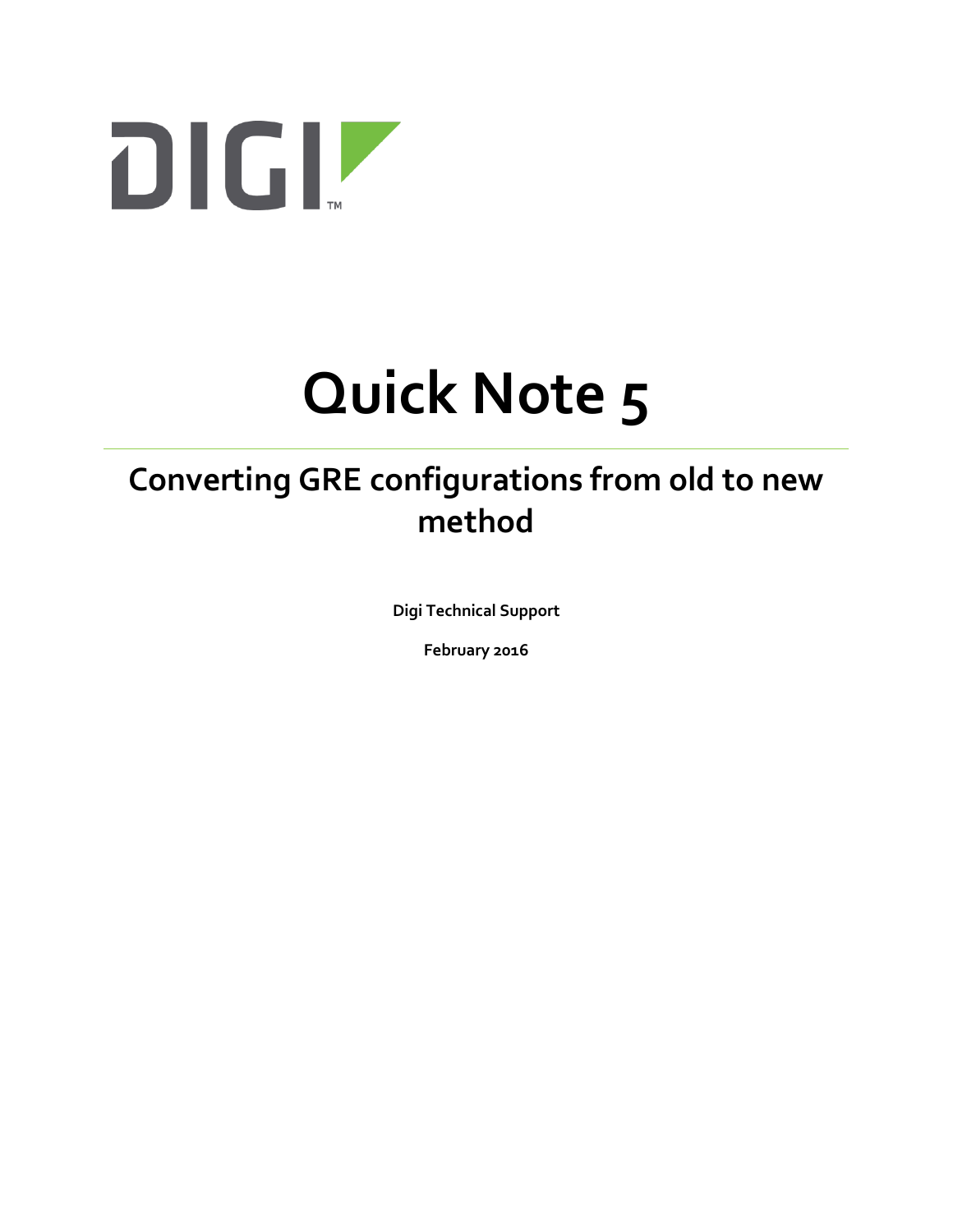# **Contents**

| $\mathbf{1}$  |     |  |
|---------------|-----|--|
|               | 1.1 |  |
| $\mathcal{P}$ |     |  |
|               | 2.1 |  |
| $\mathcal{L}$ |     |  |
|               | 3.1 |  |
|               | 3.2 |  |
|               | 3.3 |  |
|               | 3.4 |  |
| 4             |     |  |
|               | 4.1 |  |
|               | 4.2 |  |

# **Figures**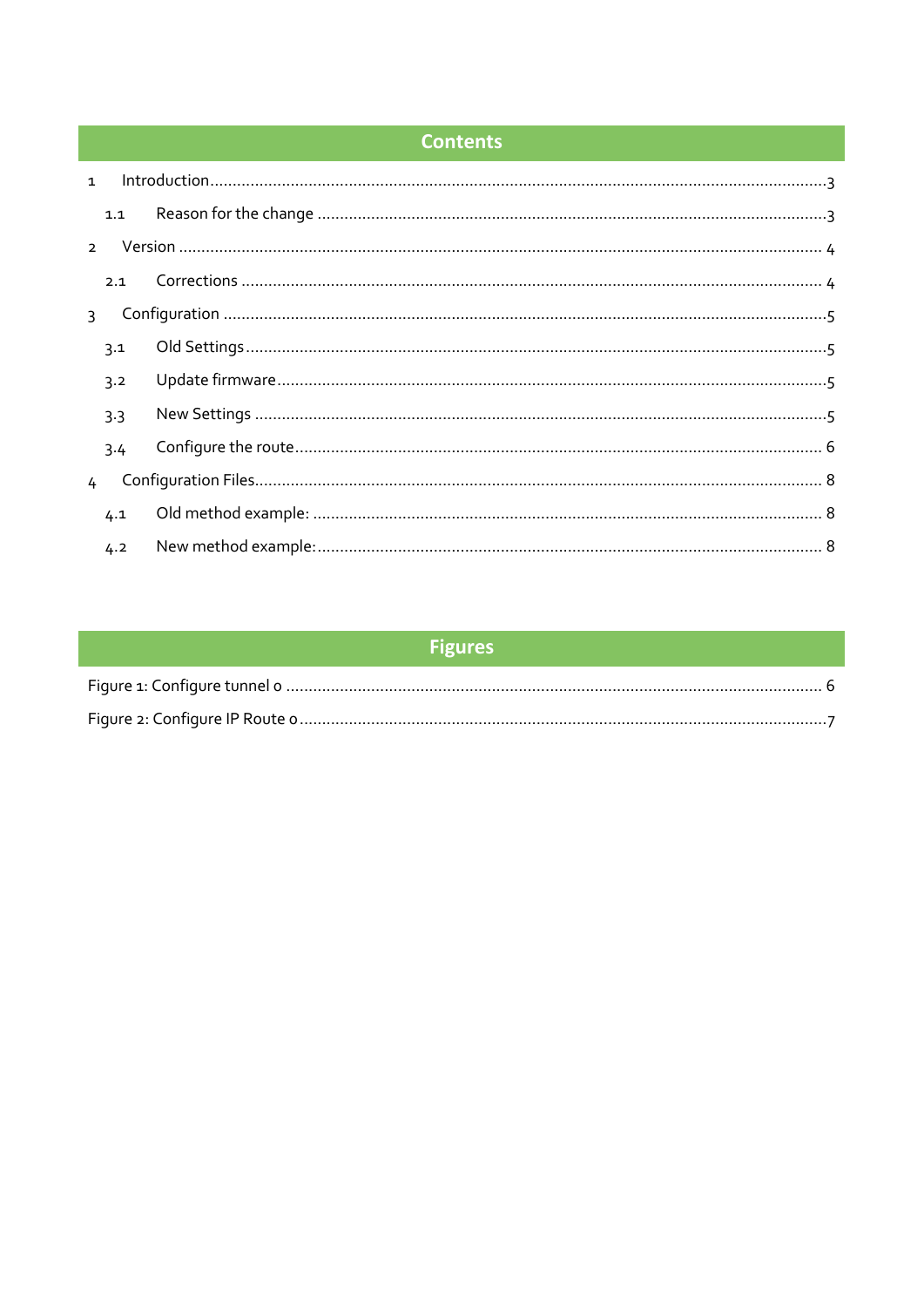# <span id="page-2-0"></span>**1 INTRODUCTION**

#### <span id="page-2-1"></span>**1.1 Reason for the change**

The old method of using Eroute's and enabling GRE on the external interface is no longer supported from TransPort firmware version 4955 onwards. Any configurations that use the old method of configuring GRE will need to be upgraded to version 4955 or higher and then have the configuration converted to the new method. The primary reason for changing GRE is so that it can be used as a routable interface for use with static and dynamic routing protocols.

When upgrading a unit remotely, and if the connection to the remote unit relies on GRE, then extra care is required. It will be necessary to upgrade the config.dax file and the firmware at the same time.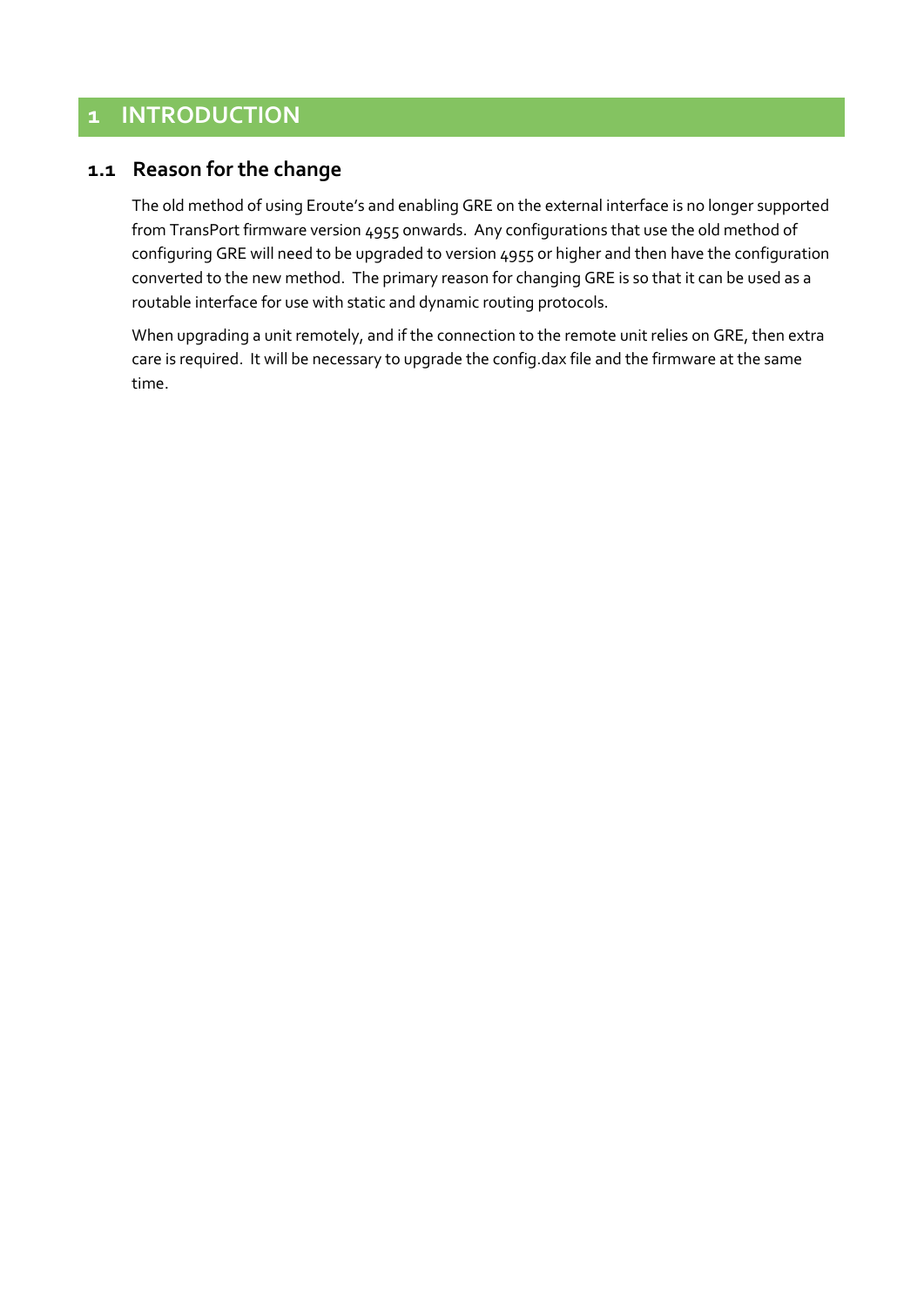# <span id="page-3-0"></span>**2 VERSION**

|     | <b>Status</b>                       |
|-----|-------------------------------------|
| 1.0 | Published                           |
| 2.0 | Updated and rebranded               |
| 2.1 | Updated to new Web GUI              |
|     | Updated screenshots and             |
| 2.2 | instructions for new web interface, |
|     | rebranding (Feb 2016)               |

#### <span id="page-3-1"></span>**2.1 Corrections**

Requests for corrections or amendments to this Quick Note are welcome and should be addressed to: [tech.support@digi.com](mailto:tech.support@digi.com)

Requests for new Quick Notes can be sent to the same address.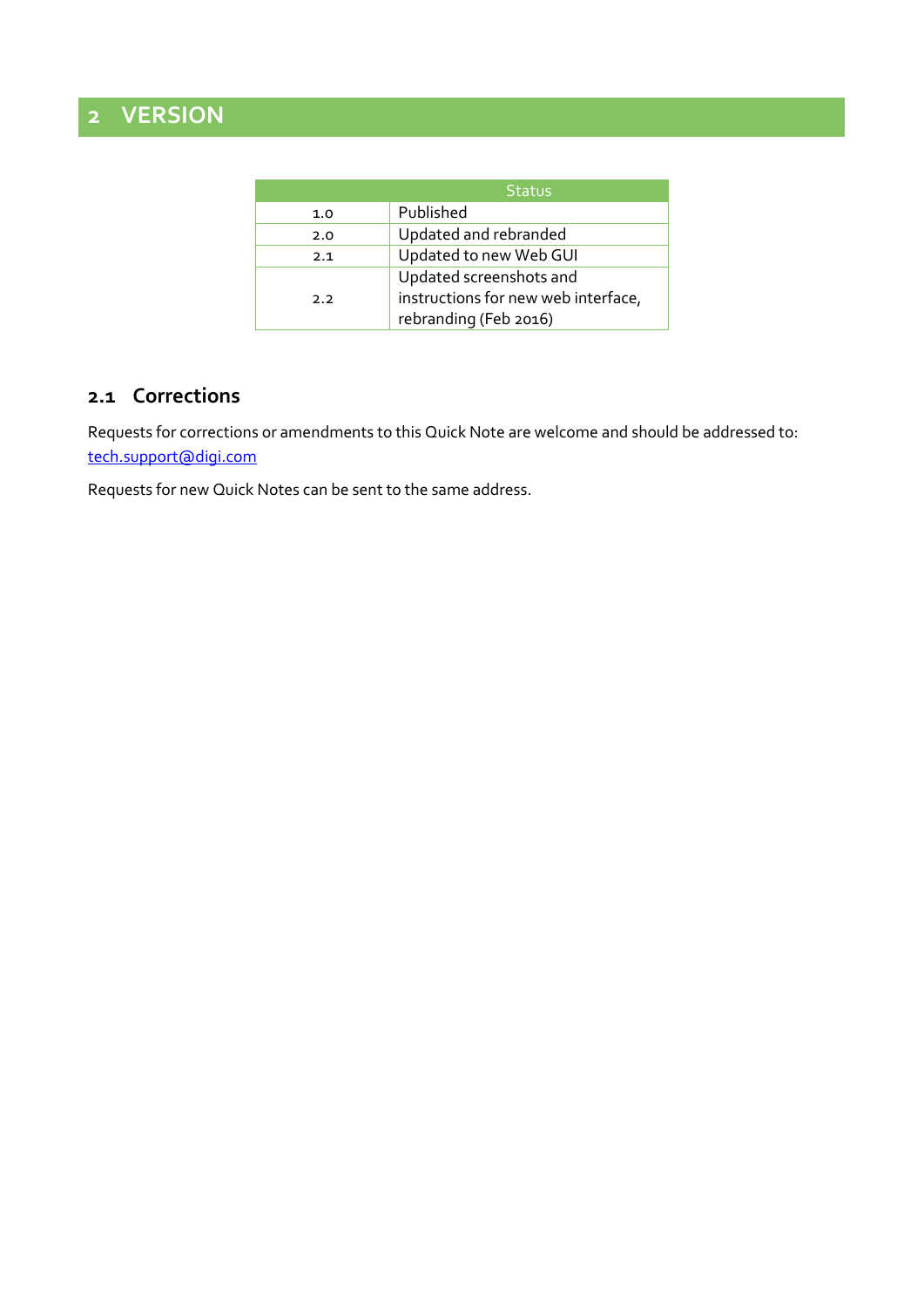# <span id="page-4-0"></span>**3 CONFIGURATION**

The first part of this process is to collect the relevant information from the existing configuration and remove these settings from the Eroute and PPP sections. The second part is to update the firmware on the device. The final part is to translate the configuration settings to the new method and apply the changes.

#### <span id="page-4-1"></span>**3.1 Old Settings**

The following table shows some example old settings that need to be collected from the Eroute section. As they are being collected, the settings can be removed from the configuration.

| Parameter                 | Setting         | Description                                                                                                            |
|---------------------------|-----------------|------------------------------------------------------------------------------------------------------------------------|
| Eroute o - Peer IP        | 123.123.123.123 | Remote routers WAN IP address                                                                                          |
| Eroute o - local IP       | 172.16.0.0      | Network range of the local LAN                                                                                         |
| Eroute o - Local mask     | 255.255.255.0   | Subnet mask of the local LAN                                                                                           |
| Eroute o - remote IP      | 192.168.0.0     | Network range of the remote LAN                                                                                        |
| Eroute o - remote<br>mask | 255.255.255.0   | Subnet mask of the remote LAN                                                                                          |
| Eroute o - GRE            | On              | <b>Enables GRE</b>                                                                                                     |
| PPP 1 - GRE               | On              | Enables GRE on this interface, the interface IP<br>address is used as the source address for the<br><b>GRE</b> packets |

#### <span id="page-4-2"></span>**3.2 Update firmware**

The next step is to upgrade the firmware of the router.

This will ensure that the new features are available prior to configuring the new version of GRE tunnels.

Please refer to the following Knowledge Base article for TransPort firmware update instructions:

[http://knowledge.digi.com/articles/Knowledge\\_Base\\_Article/How-to-upgrade-the-firmware-on-a-](http://knowledge.digi.com/articles/Knowledge_Base_Article/How-to-upgrade-the-firmware-on-a-Digi-TransPort-router)[Digi-TransPort-router](http://knowledge.digi.com/articles/Knowledge_Base_Article/How-to-upgrade-the-firmware-on-a-Digi-TransPort-router)

#### <span id="page-4-3"></span>**3.3 New Settings**

The new GRE Tunnel method has a different location on the web interface:

#### **Configuration – [Network > Interfaces](http://10.1.63.100/base_cfg.asp?HEADER=Configuration%20-%20Interfaces&JS=sub_cfg_interface.js&NID=0) > [GRE](http://10.1.63.100/base_cfg.asp?HEADER=Configuration%20-%20Interfaces&JS=sub_cfg_interface.js&NID=20) > [Tunnel 0.](http://10.1.63.100/tuncfg.asp?context=0)**

Below is a table of settings and a screenshot of the settings entered into the web interface.

For the purposes of doing simple GRE without using a dynamic routing protocol, the IP address field will be irrelevant but it requires some value or the tunnel will never come up.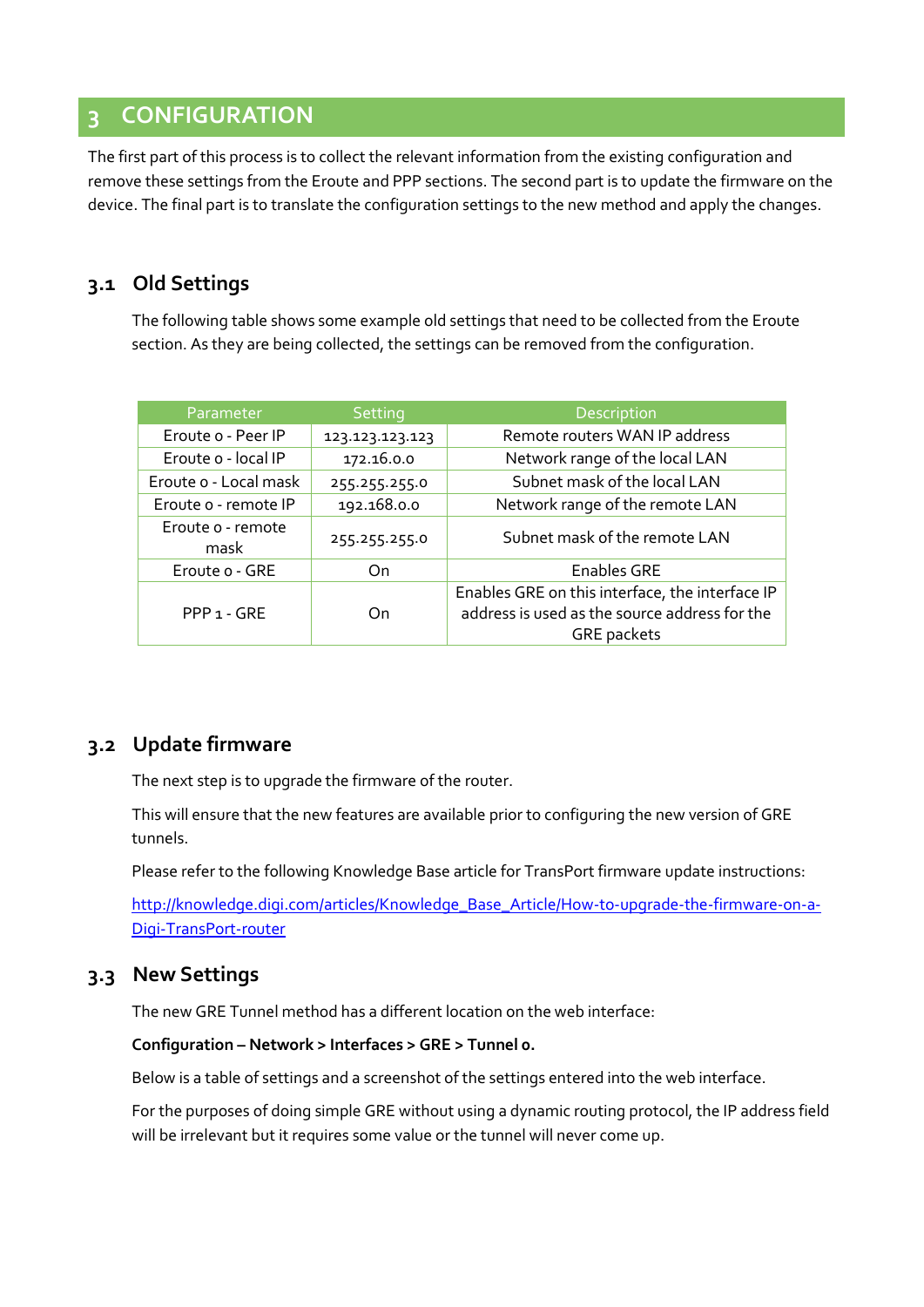| Parameter                                               | Setting         | <b>Description</b>                                                                                                                         |
|---------------------------------------------------------|-----------------|--------------------------------------------------------------------------------------------------------------------------------------------|
| Tunnel GRE o -<br>Description                           | <text></text>   | This is a free text field to describe the tunnel                                                                                           |
| Tunnel GRE o - IP<br>address                            | 127.0.0.1       | When not using routing Protocols this field is<br>unimportant, the same IP can be used on all<br>devices. This field cannot be left blank. |
| Tunnel GRE o - Interface<br>for Tunnel Source IP        | <b>PPP</b>      | Select the WAN interface for the source of<br>the GRE packets                                                                              |
| Tunnel GRE o - Interface<br>number for Tunnel<br>Source | $\mathbf{1}$    | Select the WAN interface Number                                                                                                            |
| Tunnel GRE -<br>Destination IP address /<br>hostname    | 123.123.123.123 | IP address of the WAN interface of the<br>remote router, this can either be an IP<br>Address or a Full qualified domain name.              |

#### Configuration - Network > Interfaces > GRE > Tunnel 0

| Tunnel 0                                            |  |
|-----------------------------------------------------|--|
| Description: Tunnel to head office                  |  |
| IP Address: 127.0.0.1                               |  |
| Mask: 255.255.255.255                               |  |
| Source IP Address: Use interface   PPP              |  |
| Use IP Address                                      |  |
| Destination IP Address or Hostname: 123.123.123.123 |  |
| Enable keepalives on this GRE tunnel                |  |
| Advanced                                            |  |
|                                                     |  |

**Figure 1: Configure tunnel 0**

# <span id="page-5-1"></span><span id="page-5-0"></span>**3.4 Configure the route**

The last part of the configuration involves setting up a route to the remote network. This route uses Tunnel 0 as the destination interface. If there are multiple networks that need to be reached at the remote end, simply add a route to each network via Tunnel 0.

Navigate to **Configuration - Network > IP Routing/Forwarding > Static Routes > Routes 0 – 9 > Route 0**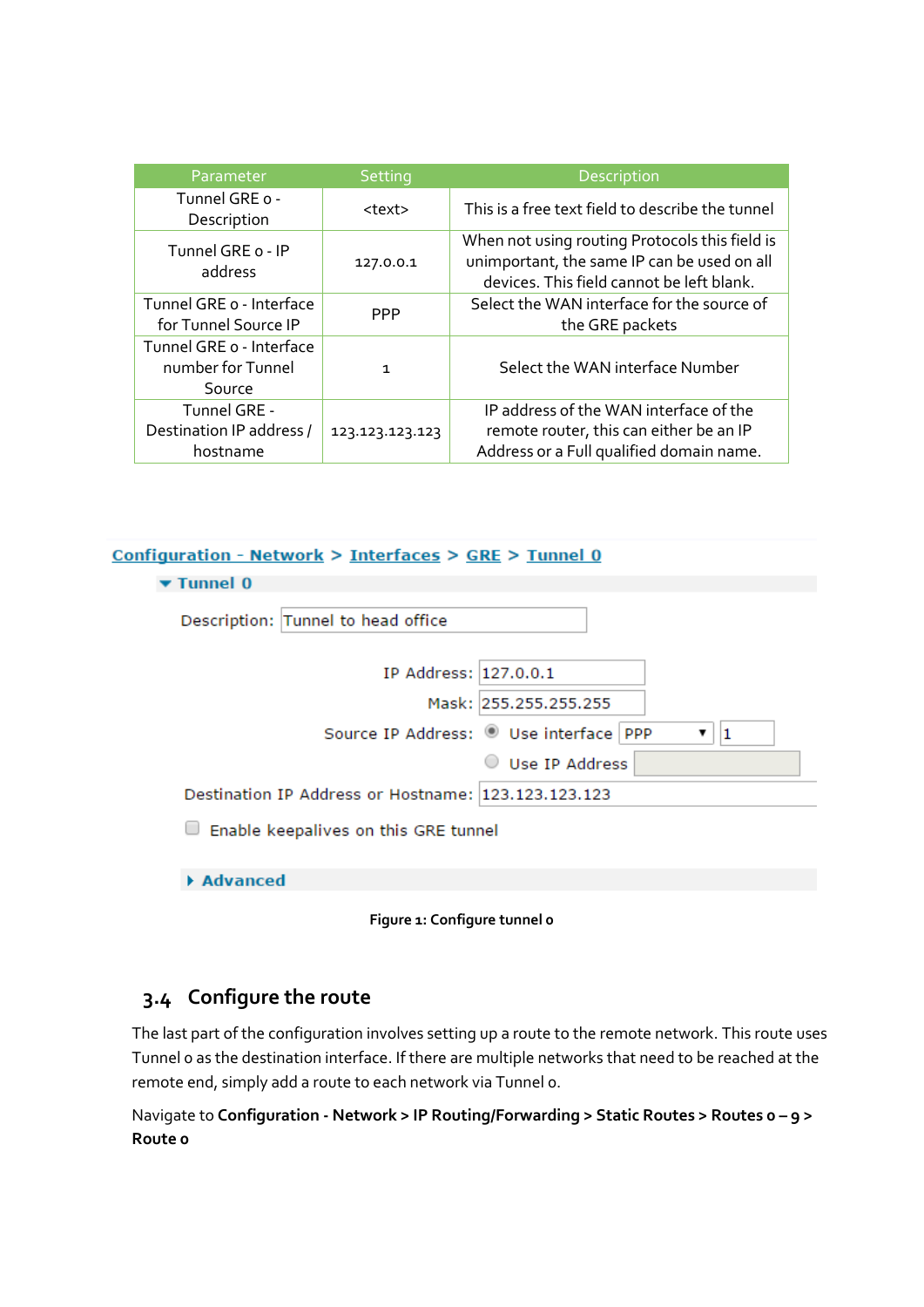| Parameter           | <b>Setting</b> | Description                             |
|---------------------|----------------|-----------------------------------------|
| Route o IP Address  | 192.168.0.0    | IP Address of the remote network        |
| Route o Mask        | 255.255.255.0  | Network Mask of the remote network      |
| Route o Interface   | Tunnel         | Interface to send the packets to        |
| Route o Interface # | Ο              | Interface number to send the packets to |

Configuration - Network > IP Routing/Forwarding > Static Routes > Routes 0 - 9 > Route 0

| $\blacktriangleright$ Route 0                           |  |
|---------------------------------------------------------|--|
| Description:                                            |  |
| Destination Network: 192.168.0.0<br>Mask: 255.255.255.0 |  |
| via                                                     |  |
| Gateway:                                                |  |
| Interface: Tunnel<br>$\overline{0}$<br>▼                |  |
| Use PPP sub-configuration: 0                            |  |
| Metric: 1                                               |  |
| Advanced                                                |  |
|                                                         |  |

<span id="page-6-0"></span>Apply